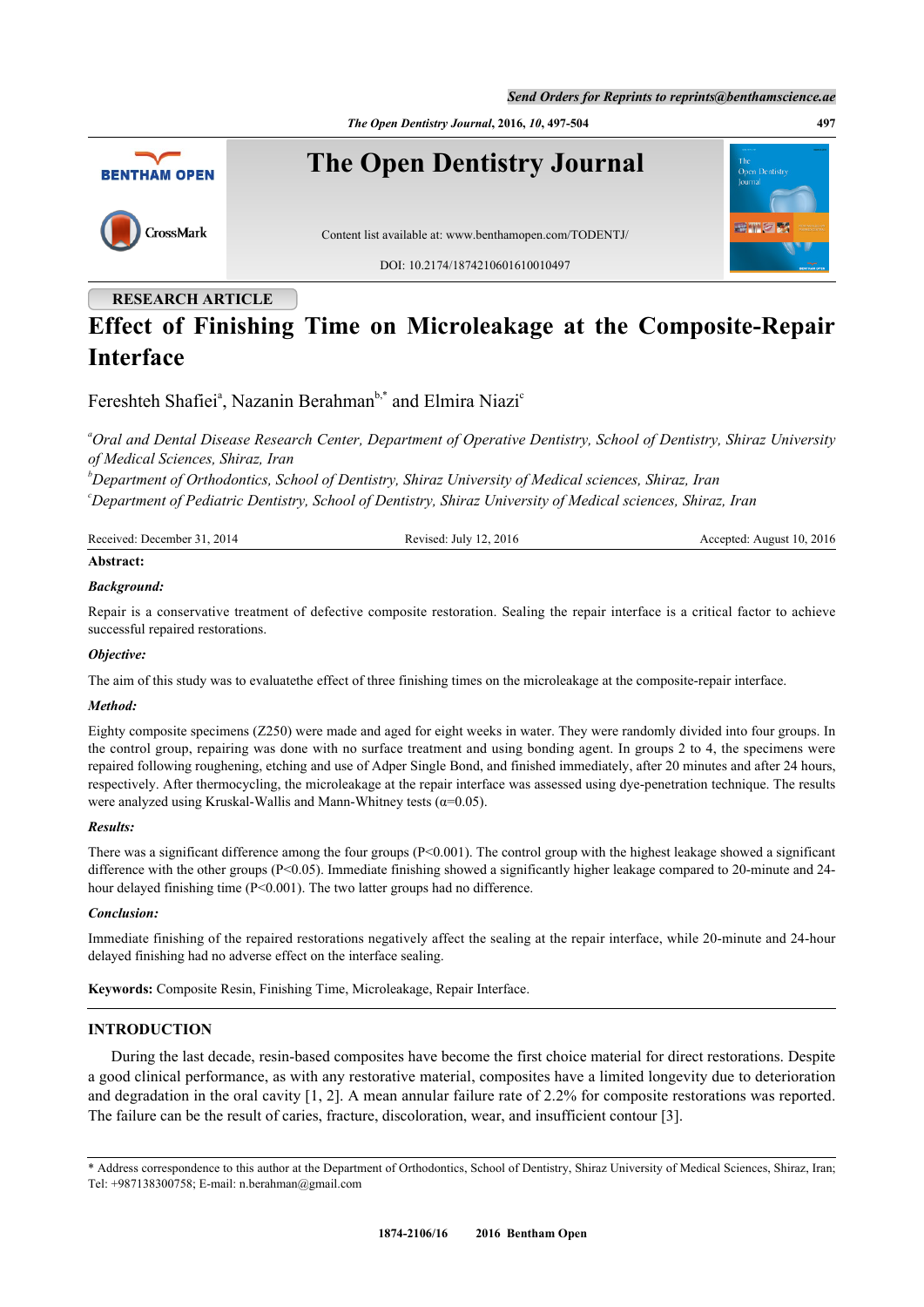#### **498** *The Open Dentistry Journal, 2016, Volume 10 Shafiei et al.*

Defective restorations are traditionally replaced. This long lasting procedure which is considered complex results in removal of a significant amount of sound tooth structure and possible pulp trauma [[3](#page-5-2) - [5](#page-5-3)]. Restoration repair can be applicable as a minimally invasive approach, reducing treatment time, cost, pain and possibility of the pulp injury and damage to the adjacent teeth [\[5](#page-5-3), [6](#page-5-4)]. Therefore, repair of defective restoration instead of its complete replacement can be performed when a large part of the restoration is clinically and radiographically intact, resulting in extended longevity of the restoration [[3](#page-5-2), [7](#page-5-5)]. In a recent clinical trial, the repair has been proved to be a safe and effective treatment in the long-term [[8\]](#page-5-6).

In order to achieve long-term clinical successful composite repair, development of an intimate resin-to-resin attachment and sufficient interfacial bonding between the old and new composite is required during repairing procedure [\[9](#page-6-0)]. Although the efficacy of the repair is related to obtaining adequate bond strength at the repair interface, this bonding should be capable of preventing microleakage at the interface. This leakage leads to interfacial discoloration, compromising aesthetic appearance of the repaired restoration [[4\]](#page-5-7). Additionally, this interfacial staining may represent signs of early deterioration and debonding which accelerate the restoration failure [[10,](#page-6-1) [11\]](#page-6-2).

The limited availability of residual free radicals for cross-linking with repairing composite on the aged restoration [\[12](#page-6-3)], the poor wettability of high viscous repairing composite and polymerization shrinkage during the cure of repairing composite are contributing factors to poor coupling/bonding between the old and new composites[[13](#page-6-4)]. Different chemical and/or micromechanical treatments have been evaluated for establishment of high repair bond strength. The roughening of the aged surface restoration, followed by application of an intermediate bonding agent, has been indicated to enhance the repair bond strength [[14](#page-6-5) - [17\]](#page-6-6). Although several studies have evaluated the efficacy of various repair procedures through measuring the bond strength obtained at the repair interface[[12](#page-6-3) - [17](#page-6-6)], few researchers focused on the sealing at the composite repair interface [\[9](#page-6-0), [18](#page-6-7), [19](#page-6-8)].

Recently, Celik *et al*. have evaluated the effects of two composite types and different bonding agents on microleakage at the repair interface of air-abraded or bur-prepared aged composite restorations. They observed little penetration at the repair interface; however, this microleakage was less than the resin-tooth interface [\[19](#page-6-8)].

Cavalcanti *et al*. have reported that different roughening surface treatments of the aged composite and even untreated surface show little or no microleakage at the repair interface. They concluded that the use of a bonding agent in all groups (the control and experimental groups) may have masked any possible treatment effects; the bonding agent may have played a main role for sealing the repair interface [[9](#page-6-0)]. The same authors in another study indicated that using different bonding agents or even not using any bonding agents on air-abraded or acid-etched composite has little or no dye penetration at the repair interface [\[18](#page-6-7)].

It was considered that finishing procedures of repaired specimens were made after 24 hours in the cited studies [[9](#page-6-0), [18\]](#page-6-7). However, a 24-hour delay in finishing is not clinically applicable. Recontouring and finishing of the repaired restoration are usually performed immediately at the same session that the repair is done. On the other hand, some authors stated that immediate finishing could have increased the microleakage at the adhesion-tooth structure interface [\[20](#page-6-9)]. The finishing step of repaired restorations may affect the repair interface. Although the effects of different surface treatments on microleakage at the repair interface were evaluated, the literature lacks information on the effect of finishing time of repaired restorations on the sealing of the interface. Clinically, microleakage at the repair interface could adversely influence the performance and longevity of the repaired restoration. Therefore, this study investigated the effect of finishing time on the microleakage between the old and new composites.

## **MATERIALS AND METHODS**

In the first part of this *in vitro* study, eighty composite resin specimens were made in half length of a quadrangular acrylic resin mold with an internal space of 6 x 6 x 2mm using a removable acrylic resin spacer. Initially, half of the mold was filled with composite resin Filtek Z250, shade A1 (3M-ESPE, St. Paul, MN, USA), in a single increment Fig. (**[1](#page-2-0)**). A glass microscope slide covered over the mold and was pressed to remove the excess composite. Each specimen was light cured through the slide for 20 s using a halogen light curing unit (Coltolux 75, Coltene/Whaledent AG, Altstatten, Switzerland) at  $500 \text{mW/cm}^2$  light intensity.

The tip of the curing light was kept at a 90-degree angle to the top surface, in contact with the glass to achieve maximum curing depth. After the top surface was cured, the specimens were carefully removed from the mold and then subjected to an additional light curing for 40 s.

The specimens were stored in water at 37º C for eight weeks. The specimens were then divided into four groups. In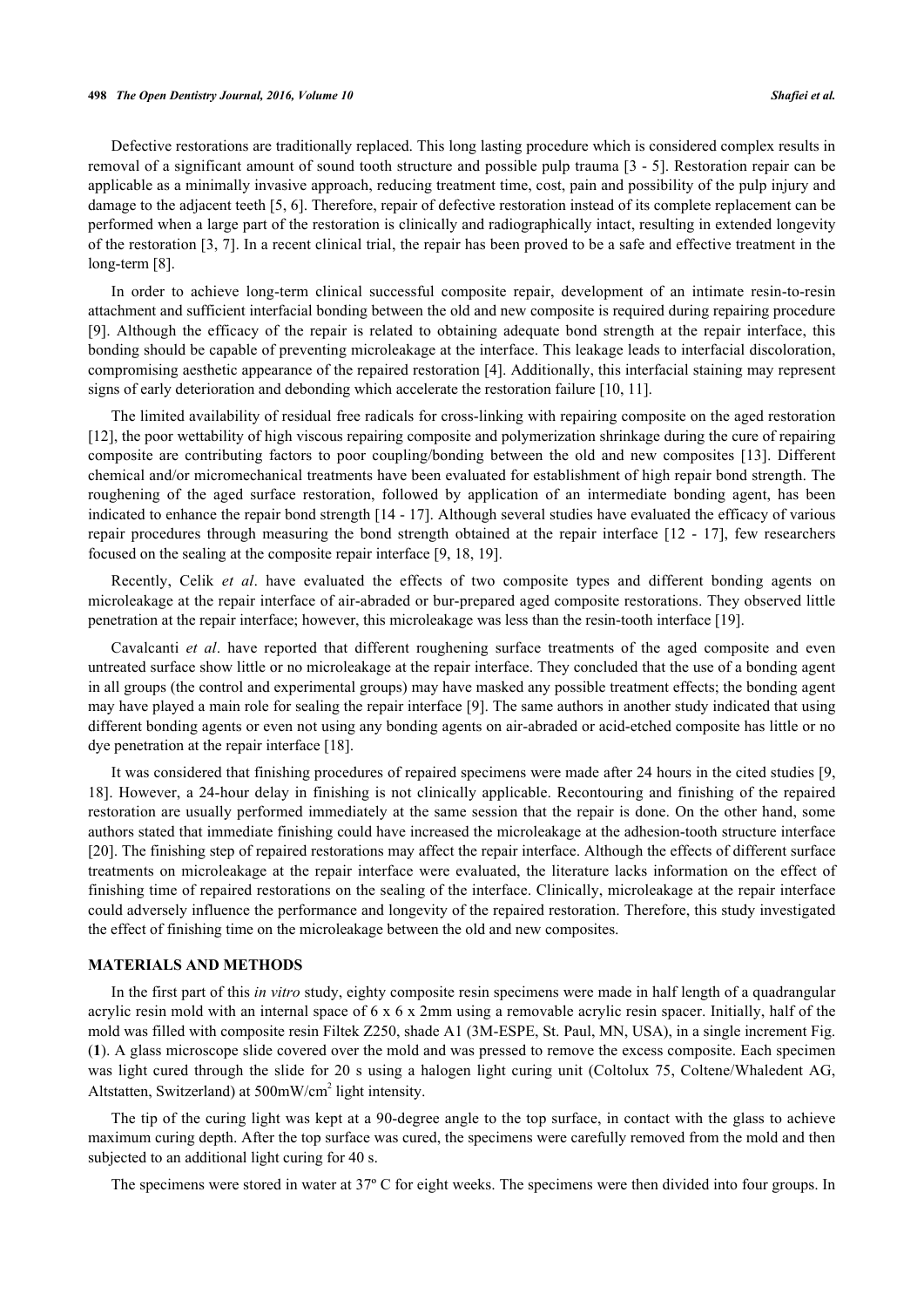the control group (group 1), repairing was made with no surface treatment and use of bonding agent. In groups 2 to 4, in order to repair the surface, each specimen was roughened with high speed diamond bur and water spray. Each surface was rinsed with distilled water for 20 s and dried with compressed air for 10 s. The samples were cleaned with 37% phosphoric acid gel (3M Dental Products) for 60 s, rinsed vigorously, and then a bonding agent (Adper Single Bond, 3M Dental Products) was applied according to the manufacturer's instructions and light cured for 10 s. Each specimen was then placed into the mold and the repairing composite (Z250, shade A3) was applied and cured as described above; this completed the repair procedure. Using the darker shade allowed us to better assess the repair interface.

In group 2, finishing procedures were immediately made after repair procedure completion. In group 3, finishing procedures were made 20 minutes after repair procedure completion and in group 4, they were done 24 hours after repair procedure completion. Finishing procedures were made with a decreasing abrasive sequence of aluminum oxide disks (Sof-Lex, 3M Dental Products).

The repaired specimens were removed from the mold and stored in distilled water for 24 hours. The external surfaces of each sample were sealed with two layers of nail varnish, with the exception of the side directly exposed to the light curing. They were then thermocycled for 1000 cycles between  $5^{\circ}$  and  $55^{\circ}$  with a one minute dwelling time at each temperature, and then immersed for 24 hours in a 0.2% methylene blue solution.

<span id="page-2-0"></span>

**Fig. (1).** Representative image showing composite specimen prepared into a mold.

<span id="page-2-2"></span><span id="page-2-1"></span>

**Fig. (2).** Representative image showing microleakage at the repair interface.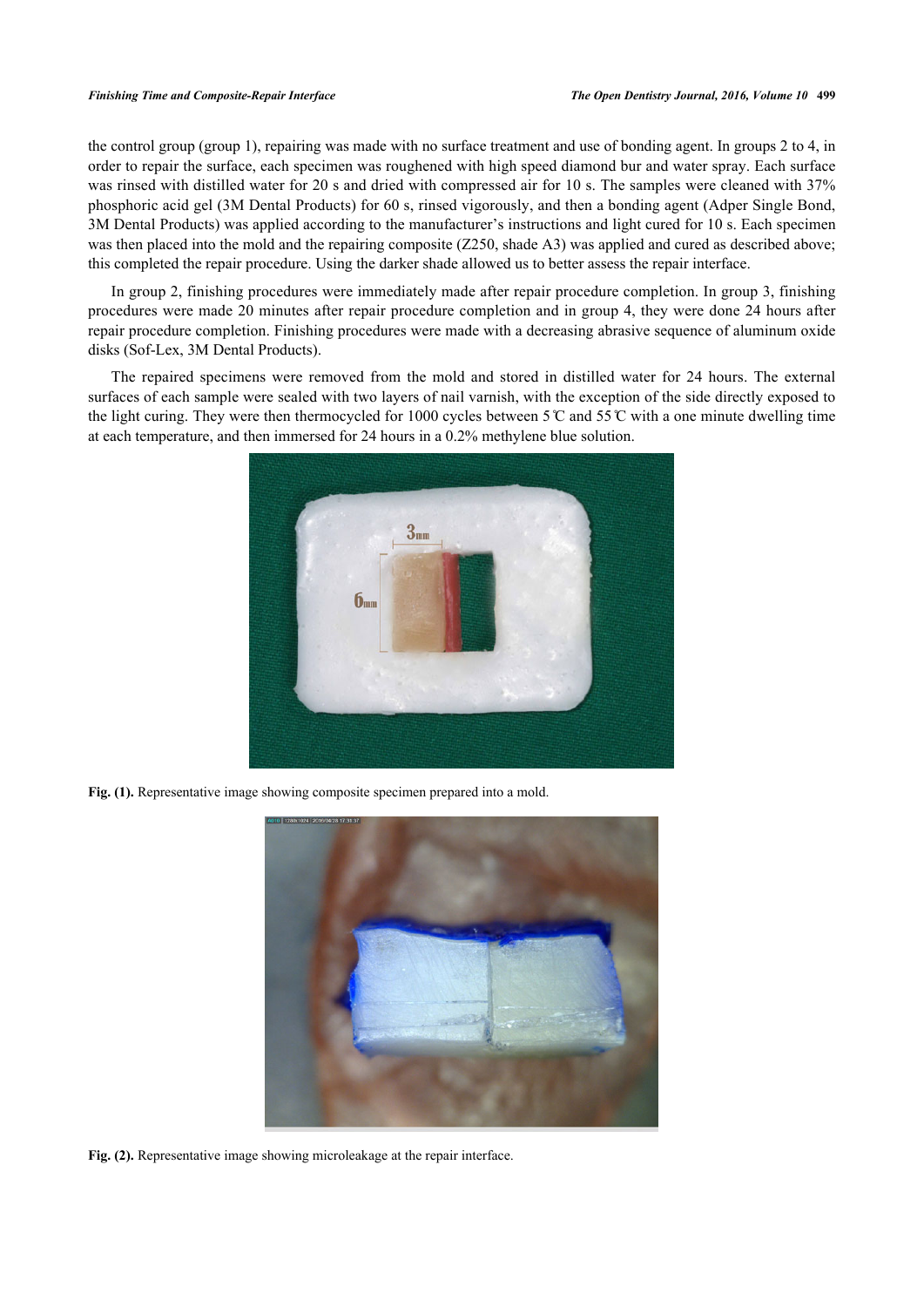

**Fig. (3).** Representative image showing no microleakage at the repair interface.

The samples were transversely sectioned with a double faced diamond disk. The sections were blindly assessed for the extent of dye penetration by two independent evaluators using a stereomicroscope (Carl Zeiss Inc, Oberkochen, Germany) at magnification x 20 according to the following scores:

0=absence of dye penetration

1=up to  $\frac{1}{2}$  of repair interface

2=more than ½ of repair interface, without total involvement

3=complete repair interface involvement

Data were analyzed statistically using a non parametric Kruskal-Wallis and Mann-Whitney tests at a significance level of 5%.

## **RESULTS**

Table **[1](#page-3-0)** shows the microleakage scores and median scores of the four groups. According to the results of Kruskal-Wallis test, there was a significant difference among the four groups (P<0.001). The control group (with no surface treatment) showed the highest leakage (Fig. **[2](#page-2-1)**). This group revealed the capability of dye solution for penetrating at the unsealed composite-repair interface.

<span id="page-3-0"></span>**Table 1. Microleakage scores frequency in the four groups.**

| Microleakage Score<br>groups | 0              |                | 3                        | <b>Median score</b> | <b>Std.</b> deviation |
|------------------------------|----------------|----------------|--------------------------|---------------------|-----------------------|
| 1. Control                   | 0              | $\overline{ }$ |                          | $2^{\circ}$         | 0.46                  |
| 2. Immediate finishing       |                |                |                          | $1.5^{\circ}$       | 0.82                  |
| 3. 20-min delayed finishing  | $\overline{ }$ |                |                          |                     | 0.72                  |
| 4. 24-hour delayed finishing | 18             |                | $\overline{\phantom{0}}$ | 0.                  | 0.49                  |

\* Different superscript letters in median column indicate statistically significant differences among groups  $(p<0.05)$ 

Multiple comparison analysis by Mann-Whitney test showed a significant difference between group 1 and the other groups (1 and 2, P=0.008); (1 and 3, P<0.001); (1 and 4, P<0.001). This result indicated the beneficial effect of surface treatments used in this study compared to no treatment.

Among different finishing time groups (groups 2, 3 and 4), group 2 showed the highest leakage. There was a significant difference between groups 2 and 3 (P<0.001) and groups 2 and 4 (P<0.001). These differences demonstrated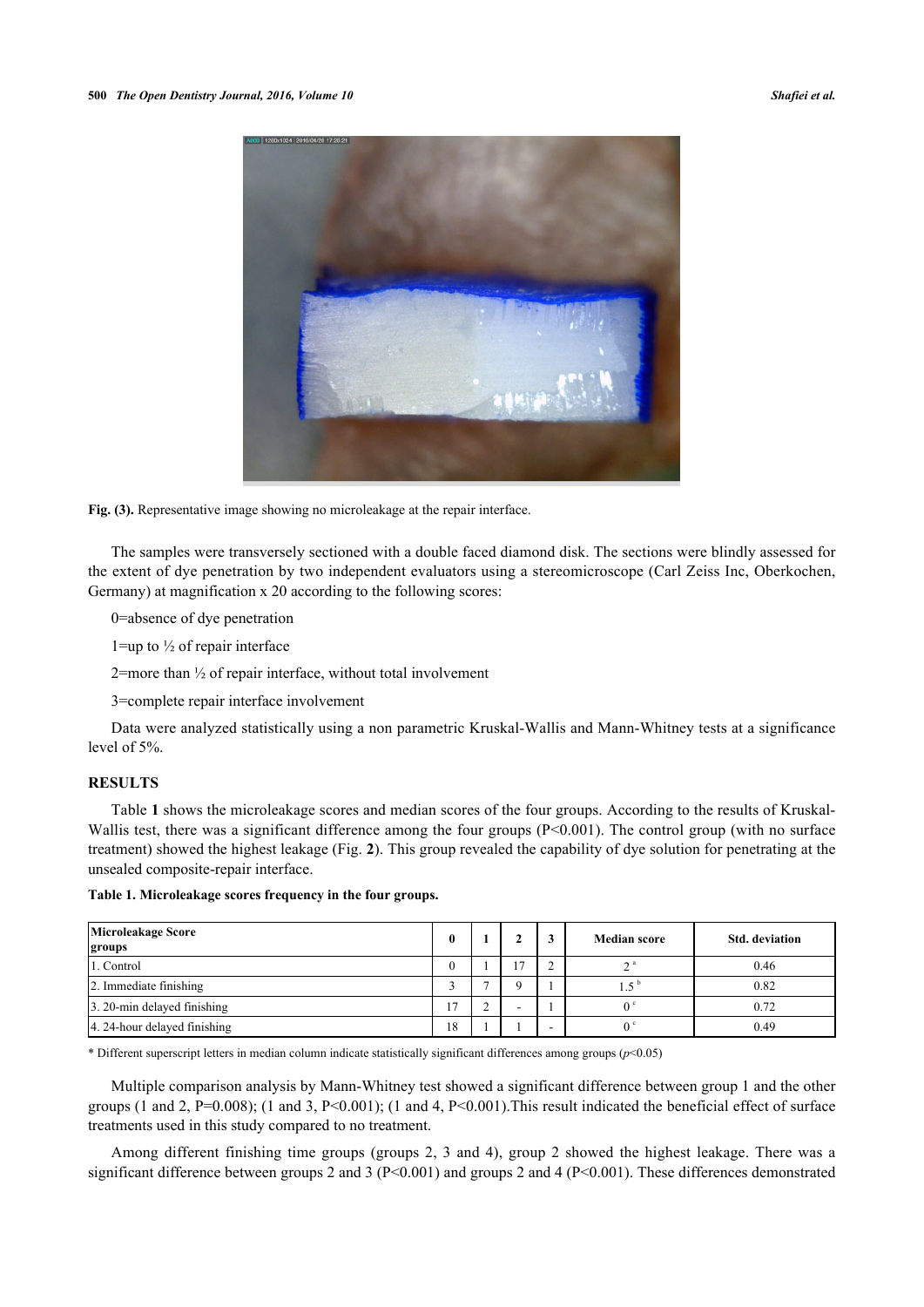the adverse effect of immediate finishing on microleakage at the repair interface.

This test also revealed no differences between groups 3 and 4 ( $P=0.64$ ), demonstrating similar microleakage score between 20-minute and 24-hour delayed finishing time. Fig. (**[3](#page-2-2)**) shows no microleakage at the interface.

## **DISCUSSION**

Proper finishing and polishing of composite restoration are important steps that improve aesthetics and longevity of the restoration [[21\]](#page-6-10). These steps are also critical clinical procedures for repaired restorations. The repair of the aged composite could be done in different time periods after baseline. In the literature on the repair of composites, the most common aging method is water storage of the composite specimens for various periods ranging from one week to one year [[22](#page-6-11) - [24\]](#page-6-12). Water storage for two months was found to result in significantly lower repair bond strength than that of shorter storage time [[25\]](#page-6-13). In the current study, the composites were water aged for 8 weeks prior to repairing.

Different surface treatment methods were proposed to repair the aged composites. The most frequently used method to repair are roughening of the surface with a coarse diamond bur, with silicone carbide grinding and sandblasting or air abrasion with aluminum oxide or silica-coated particles [[6](#page-5-4), [15,](#page-6-14) [22,](#page-6-11) [23,](#page-6-15) [25](#page-6-13)]. An intermediate bonding resin is usually applied on the acid etched abraded surface. In this study, a common repair technique, roughening with a diamond bur, etching with phosphoric acid followed by a bonding agent application was used [\[15](#page-6-14) - [17,](#page-6-6) [24](#page-6-12), [26](#page-6-16)]. This mechanical treatment is easily applied and is efficient and without less available intraoral devices in daily practice [[26,](#page-6-16) [27\]](#page-6-17). The use of acid etching and rinsing as a cleaning step to remove the debris and grinding dust from the surface does not create changes in the retentive pattern of the composite's resin surface [[14,](#page-6-5) [15\]](#page-6-14). This method showed little dye penetration when finishing was done after 20 minutes and 24 hours that was similar to those of the other surface treatments used in Cavalcanti *et al*. study [[9\]](#page-6-0).

In the current study, the effect of three different finishing times on sealing the repair interface was evaluated by dye penetration technique. The immediate finishing resulted in a relatively high microleakage that was significantly lower than that of the control group (with no surface treatment) and was significantly higher than those of 20-minute and 24 hour delayed finishing groups. Little leakage was observed when finishing was delayed for 20 minutes and/or 24 hours. Similarly, in two studies conducted by Cavalcanti *et al*., little or no dye penetration was observed at the repair interface for all the groups in which finishing was done after 24 hours [[9](#page-6-0), [18\]](#page-6-7). In these studies, the repair was performed on flat surfaces of the aged composites prepared into a mold without using tooth restoration. Our study was similar to this experimental set up.

In agreement with our results, Frankenburger *et al.* reported that different roughening treatments combined with adhesives and flowable composite could not totally prevent leakage at the repair interface. In a recent study, little microleakage at the repair interface was reported when using different bonding agents (except for Beauty Bond) on burand air-abraded composite. This microleakage was less than that of the tooth-interface [[19\]](#page-6-8). In two subsequent studies, the repair was performed in a cavity prepared into pre-existing composite restoration and the process of the repaired restoration was finished immediately [[19,](#page-6-8) [22\]](#page-6-11).

Composites are not 100% polymerized immediately after curing. They obtain approximately 70% of the maximal polymerization after 10 to15 minutes following light curing (dark curing) [[14\]](#page-6-5). It seems that finishing procedures before complete composite maturation could have disrupted the initiated chemical and/or micromechanical bonding of the repairing composite to the aged composite. Immediate finishing could lead to plastic deformation of the composite due to thermal effect of the finishing [\[28](#page-6-18)]. This stress may have contributed to negative effect of early finishing on the sealing the repair interface. There is no study regarding the time at which finishing and polishing of the repaired restorations were initiated.

Considering destructive effect of finishing procedures on the marginal adaptation of newly placed composite restorations [\[28\]](#page-6-18), some authors have suggested 24-hour delayed finishing of composite restorations [[20](#page-6-9)]. However, there is controversy about finishing time on composite restorations in the literature. Yap *et al*. reported that one-week delayed finishing compared to immediate finishing did not improve but rather decreased the marginal sealing of the Class V composite restoration[[21\]](#page-6-10). These authors explained that delayed finishing produced stresses that may compromise the seal formed by hygroscopic expansion of the bonding agent and composite[[21\]](#page-6-10).

However, the results of the other study revealed that 24-hour delayed wet finishing resulted in a significantly lower microleakage for microfilled composite on the dentin margin, but it had no effect on the hybrid composite [[20\]](#page-6-9). The beneficial effect of 24-hour delayed finishing on marginal sealing of a microfilled composite was also reported by Irie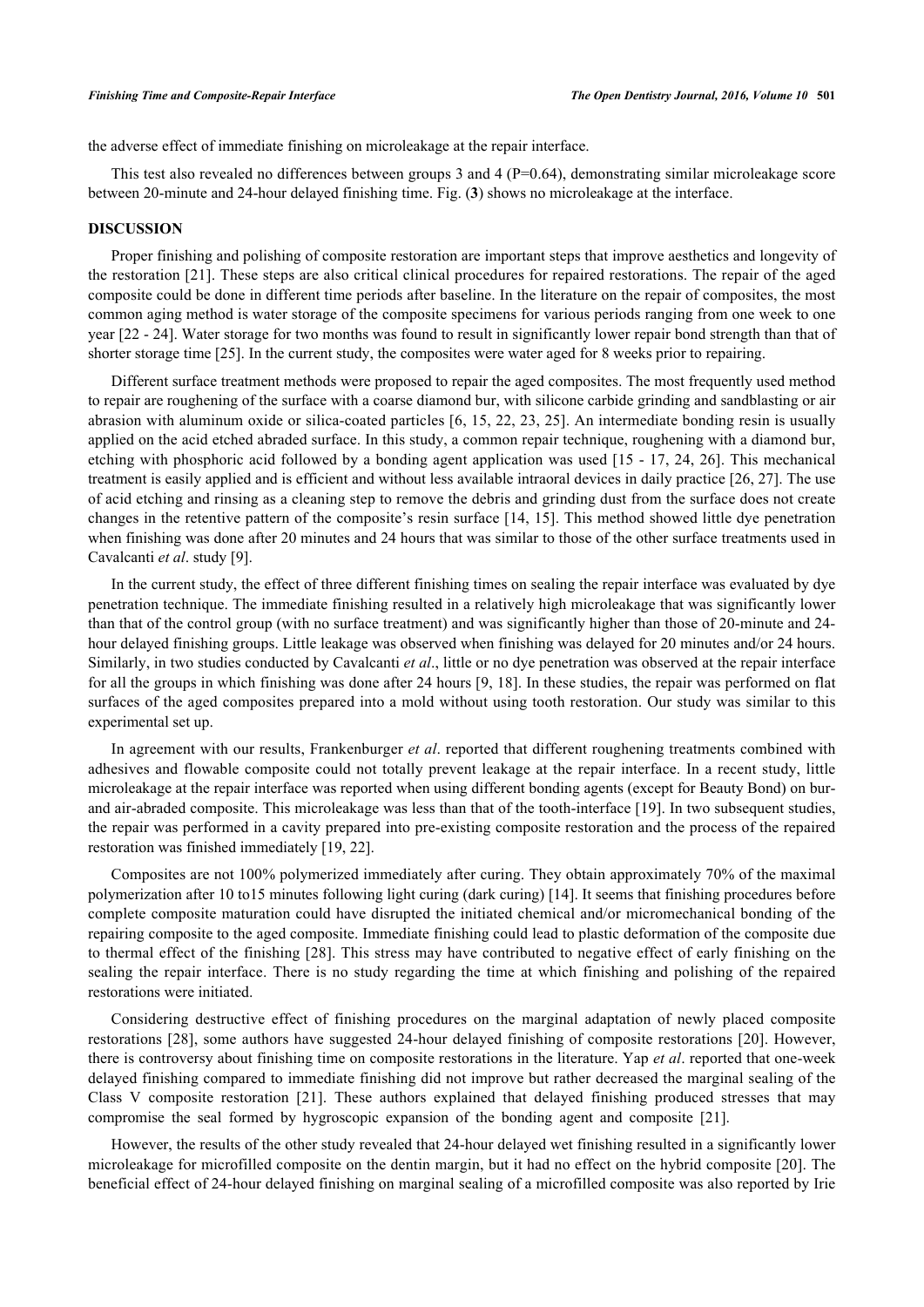*et al*. [\[29](#page-6-19)]. Nevertheless, Venturini *et al*. demonstrated that immediate finishing did not negatively affect the sealing ability of a microfilled and microhybrid composite [\[30](#page-7-0)].

According to the result of the current study, little microleakage was observed at the repair interface when finishing was delayed for 20 minutes which was in an equivalent level of microleakage of 24-hour delayed finishing. This finding could suggest that there was no reason to postpone finishing procedure for 24 hours. The finishing could be performed 20 minutes after curing at the same seating that the repair of composite restoration was done, thereby reducing the number of clinic sessions for the patient.

In the present study, the repair was done on the flat surface of the aged composite into the mold without tooth cavity involvement. This set up might mimic repairing on the composite surface alone without enamel/dentin preparation in the clinic. In *in vivo* situation, repair procedures can be applied with small cavity preparation in defective part of the existing restoration associated with enamel and/or dentin exposure such as repair of marginal adaptation problems. This situation may influence the microleakage at the repair interface.

Further studies should be conducted on microleakage of the repair interface at different clinical situations in which repair may be applied along with adjacent enamel or dentin involvement.

## **CONCLUSION**

Within the limitations of this *in vitro* study and based on the obtained results, it can be concluded that immediate finishing negatively affected the microleakage of the composite- repair interface. The repair interface could be sealed when finishing procedures were delayed for 20 minutes and 24 hours. Therefore, repairing of a defective composite restoration can be completed in one session without compromising of the repair interface sealing.

## **CONFLICT OF INTEREST**

The authors confirm that this article content has no conflict of interest.

## **ACKNOWLEDGEMENTS**

The authors thank the Vice-chancellery of Shiraz University of Medical Science for supporting this research (grant # 6655). This article is based on the thesis by Dr Berahman and Dr Niazi. The authors also thank Dr M.Vossoughi of the Dental Research Development Center, of the School of Dentistry for the statistical analysis and Dr N. Shokrpour at centre for Development of Clinical Research of Nemazee Hospital for editorial assistance.

## **REFERENCES**

- <span id="page-5-0"></span>[1] Finer Y, Santerre JP. Salivary esterase activity and its association with the biodegradation of dental composites. J Dent Res 2004; 83(1): 22-6. [\[http://dx.doi.org/10.1177/154405910408300105\]](http://dx.doi.org/10.1177/154405910408300105) [PMID: [14691108](http://www.ncbi.nlm.nih.gov/pubmed/14691108)]
- <span id="page-5-1"></span>[2] Manhart J, Chen H, Hamm G, Hickel R. Buonocore Memorial Lecture. Review of the clinical survival of direct and indirect restorations in posterior teeth of the permanent dentition. Oper Dent 2004; 29(5): 481-508. [PMID: [15470871\]](http://www.ncbi.nlm.nih.gov/pubmed/15470871)
- <span id="page-5-2"></span>[3] Mjör IA, Gordan VV. Failure, repair, refurbishing and longevity of restorations. Oper Dent 2002; 27(5): 528-34. [PMID: [12216574\]](http://www.ncbi.nlm.nih.gov/pubmed/12216574)
- <span id="page-5-7"></span>[4] Denehy G, Bouschlicher M, Vargas M. Intraoral repair of cosmetic restorations. Dent Clin North Am 1998; 42(4): 719-737, x. [PMID: [9891653\]](http://www.ncbi.nlm.nih.gov/pubmed/9891653)
- <span id="page-5-3"></span>[5] Burke FJ, Wilson NH, Cheung SW, Mjör IA. Influence of patient factors on age of restorations at failure and reasons for their placement and replacement. J Dent 2001; 29(5): 317-24. [\[http://dx.doi.org/10.1016/S0300-5712\(01\)00022-7\]](http://dx.doi.org/10.1016/S0300-5712(01)00022-7) [PMID: [11472803](http://www.ncbi.nlm.nih.gov/pubmed/11472803)]
- <span id="page-5-4"></span>[6] Hickel R, Brüshaver K, Ilie N. Repair of restorations--criteria for decision making and clinical recommendations. Dent Mater 2013; 29(1): 28-50. [\[http://dx.doi.org/10.1016/j.dental.2012.07.006\]](http://dx.doi.org/10.1016/j.dental.2012.07.006) [PMID: [22867859](http://www.ncbi.nlm.nih.gov/pubmed/22867859)]
- <span id="page-5-5"></span>[7] Tyas MJ, Anusavice KJ, Frencken JE, Mount GJ. Minimal intervention dentistry--a review. FDI Commission Project 1-97. Int Dent J 2000;  $50(1)$ : 1-12.
	- [\[http://dx.doi.org/10.1111/j.1875-595X.2000.tb00540.x\]](http://dx.doi.org/10.1111/j.1875-595X.2000.tb00540.x) [PMID: [10945174](http://www.ncbi.nlm.nih.gov/pubmed/10945174)]
- <span id="page-5-6"></span>[8] Fernandez E, Martin J, Vildosola P, *et al.* Can repair increase the useful life of composite resins? Clinical trial: Triple-blind controlled - 10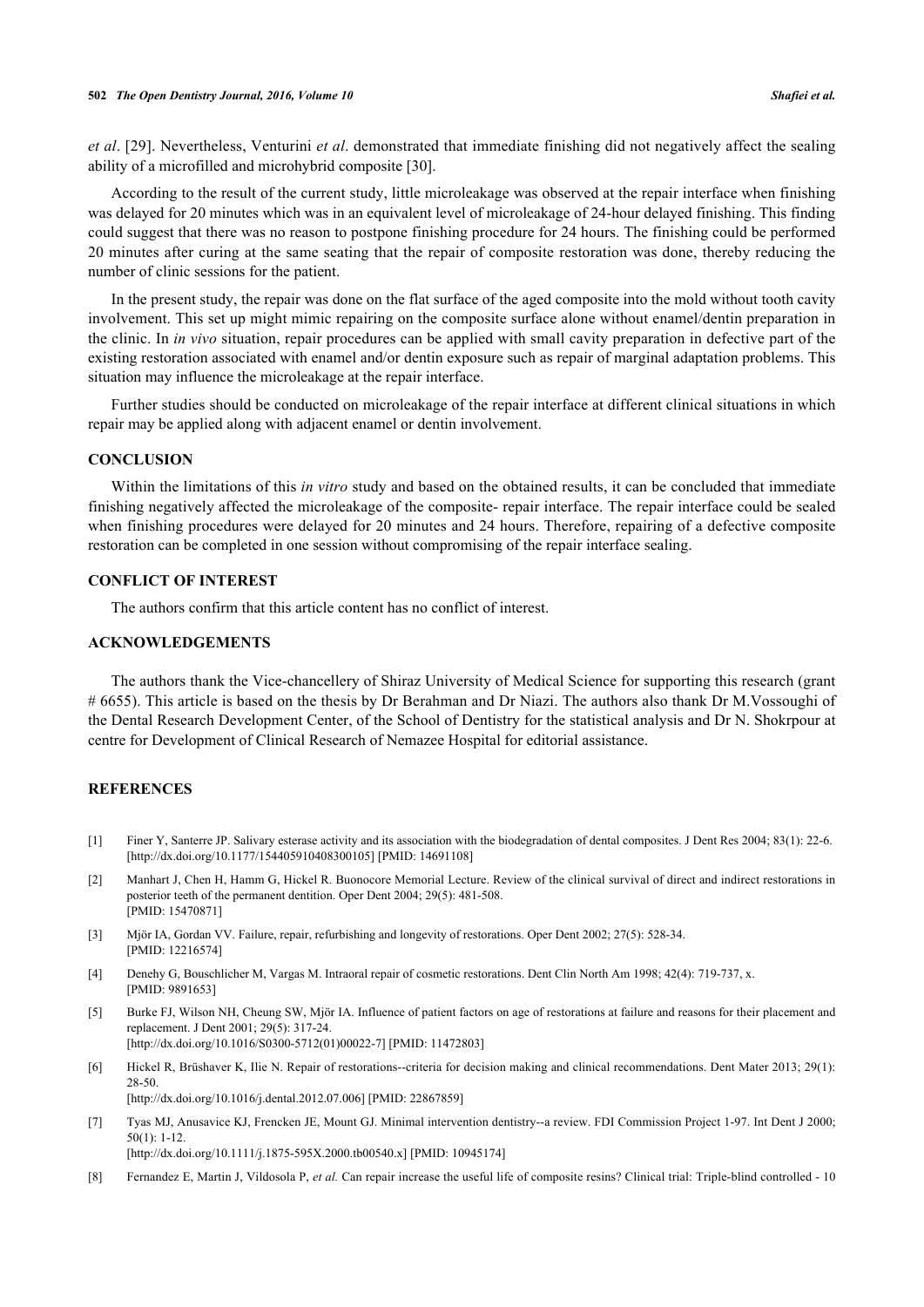year follow-up. J Dent 2014; 14: 18-26.

- <span id="page-6-0"></span>[9] Cavalcanti AN, Lobo MM, Fontes CM, Liporoni P, Mathias P. Microleakage at the composite-repair interface: effect of different surface treatment methods. Oper Dent 2005; 30(1): 113-7. [PMID: [15765966\]](http://www.ncbi.nlm.nih.gov/pubmed/15765966)
- <span id="page-6-1"></span>[10] Saunders WP. Effect of fatigue upon the interfacial bond strength of repaired composite resins. J Dent 1990; 18(3): 158-62. [\[http://dx.doi.org/10.1016/0300-5712\(90\)90059-N](http://dx.doi.org/10.1016/0300-5712(90)90059-N)] [PMID: [2205638\]](http://www.ncbi.nlm.nih.gov/pubmed/2205638)
- <span id="page-6-2"></span>[11] Costa TR, Ferreira SQ, Klein-Júnior CA, Loguercio AD, Reis A. Durability of surface treatments and intermediate agents used for repair of a polished composite. Oper Dent 2010; 35(2): 231-7. [\[http://dx.doi.org/10.2341/09-216-L](http://dx.doi.org/10.2341/09-216-L)] [PMID: [20420067\]](http://www.ncbi.nlm.nih.gov/pubmed/20420067)
- <span id="page-6-3"></span>[12] Papacchini F, Dall'Oca S, Chieffi N, *et al.* Composite-to-composite microtensile bond strength in the repair of a microfilled hybrid resin: effect of surface treatment and oxygen inhibition. J Adhes Dent 2007; 9(1): 25-31. [PMID: [17432398\]](http://www.ncbi.nlm.nih.gov/pubmed/17432398)
- <span id="page-6-4"></span>[13] Ivanovas S, Hickel R, Ilie N. How to repair fillings made by silorane-based composites. Clin Oral Investig 2011; 15(6): 915-22. [\[http://dx.doi.org/10.1007/s00784-010-0473-z](http://dx.doi.org/10.1007/s00784-010-0473-z)] [PMID: [20953808](http://www.ncbi.nlm.nih.gov/pubmed/20953808)]
- <span id="page-6-5"></span>[14] Papacchini F, Magni E, Radovic I, *et al.* Effect of intermediate agents and pre-heating of repairing resin on composite-repair bonds. Oper Dent 2007; 32(4): 363-71. [\[http://dx.doi.org/10.2341/06-105](http://dx.doi.org/10.2341/06-105)] [PMID: [17695609](http://www.ncbi.nlm.nih.gov/pubmed/17695609)]
- <span id="page-6-14"></span>[15] Loomans BA, Cardoso MV, Roeters FJ, *et al.* Is there one optimal repair technique for all composites? Dent Mater 2011; 27(7): 701-9. [\[http://dx.doi.org/10.1016/j.dental.2011.03.013\]](http://dx.doi.org/10.1016/j.dental.2011.03.013) [PMID: [21571359](http://www.ncbi.nlm.nih.gov/pubmed/21571359)]
- [16] Shahdad SA, Kennedy JG. Bond strength of repaired anterior composite resins: an *in vitro* study. J Dent 1998; 26(8): 685-94. [\[http://dx.doi.org/10.1016/S0300-5712\(97\)00044-4\]](http://dx.doi.org/10.1016/S0300-5712(97)00044-4) [PMID: [9793291](http://www.ncbi.nlm.nih.gov/pubmed/9793291)]
- <span id="page-6-6"></span>[17] Yesilyurt C, Kusgoz A, Bayram M, Ulker M. Initial repair bond strength of a nano-filled hybrid resin: effect of surface treatments and bonding agents. J Esthet Restor Dent 2009; 21(4): 251-60. [\[http://dx.doi.org/10.1111/j.1708-8240.2009.00271.x\]](http://dx.doi.org/10.1111/j.1708-8240.2009.00271.x) [PMID: [19689724](http://www.ncbi.nlm.nih.gov/pubmed/19689724)]
- <span id="page-6-7"></span>[18] Cavalcanti AN, Lavigne C, Fontes CM, Mathias P. Microleakage at the composite-repair interface: effect of different adhesive systems. J Appl Oral Sci 2004; 12(3): 219-22. [\[http://dx.doi.org/10.1590/S1678-77572004000300011\]](http://dx.doi.org/10.1590/S1678-77572004000300011) [PMID: [21049256](http://www.ncbi.nlm.nih.gov/pubmed/21049256)]
- <span id="page-6-8"></span>[19] Celik C, Cehreli SB, Arhun N. Resin composite repair: Quantitative microleakage evaluation of resin-resin and resin-tooth interfaces with different surface treatments. Eur J Dent 2015; 9(1): 92-9. [\[http://dx.doi.org/10.4103/1305-7456.149652](http://dx.doi.org/10.4103/1305-7456.149652)] [PMID: [25713491](http://www.ncbi.nlm.nih.gov/pubmed/25713491)]
- <span id="page-6-9"></span>[20] Lopes GC, Franke M, Maia HP. Effect of finishing time and techniques on marginal sealing ability of two composite restorative materials. J Prosthet Dent 2002; 88(1): 32-6. [\[http://dx.doi.org/10.1067/mpr.2002.127416\]](http://dx.doi.org/10.1067/mpr.2002.127416) [PMID: [12239477](http://www.ncbi.nlm.nih.gov/pubmed/12239477)]
- <span id="page-6-10"></span>[21] Yap AU, Ang HQ, Chong KC. Influence of finishing time on marginal sealing ability of new generation composite bonding systems. J Oral Rehabil 1998; 25(11): 871-6. [\[http://dx.doi.org/10.1046/j.1365-2842.1998.00316.x\]](http://dx.doi.org/10.1046/j.1365-2842.1998.00316.x) [PMID: [9846907](http://www.ncbi.nlm.nih.gov/pubmed/9846907)]
- <span id="page-6-11"></span>[22] Frankenberger R, Krämer N, Ebert J, *et al.* Fatigue behavior of the resin-resin bond of partially replaced resin-based composite restorations. Am J Dent 2003; 16(1): 17-22. [PMID: [12744407\]](http://www.ncbi.nlm.nih.gov/pubmed/12744407)
- <span id="page-6-15"></span>[23] Baena E, Vignolo V, Fuentes MV, Ceballos L. Influence of repair procedure on composite-to-composite microtensile bond strength. Am J Dent 2015; 28(5): 255-60. [PMID: [26714342\]](http://www.ncbi.nlm.nih.gov/pubmed/26714342)
- <span id="page-6-12"></span>[24] Baur V, Ilie N. Repair of dental resin-based composites. Clin Oral Investig 2013; 17(2): 601-8. [\[http://dx.doi.org/10.1007/s00784-012-0722-4\]](http://dx.doi.org/10.1007/s00784-012-0722-4) [PMID: [22488514](http://www.ncbi.nlm.nih.gov/pubmed/22488514)]
- <span id="page-6-13"></span>[25] Brendeke J, Ozcan M. Effect of physicochemical aging conditions on the composite-composite repair bond strength. J Adhes Dent 2007; 9(4): 399-406. [PMID: [17847643\]](http://www.ncbi.nlm.nih.gov/pubmed/17847643)
- <span id="page-6-16"></span>[26] Bonstein T, Garlapo D, Donarummo J Jr, Bush PJ. Evaluation of varied repair protocols applied to aged composite resin. J Adhes Dent 2005;  $7(1): 41-9$

[PMID: [27148378\]](http://www.ncbi.nlm.nih.gov/pubmed/27148378)

- <span id="page-6-17"></span>[PMID: [15892363\]](http://www.ncbi.nlm.nih.gov/pubmed/15892363) [27] Shafiei F, Akbarian S, Daryadar M. Effect of intermediate agents and preheated composites on repair bond strength of silorane-based composites. J Dent (Tehran) 2015; 12(9): 669-77.
- <span id="page-6-18"></span>[28] Hilton TJ. Fundamentals of Operative Dentistry. 4<sup>th</sup> Ed. Illinois US: Quintessence Publishing Co Illinois Inc 2014.
- <span id="page-6-19"></span>[29] Irie M, Tjandrawinata R, Suzuki K. Effect of delayed polishing periods on interfacial gap formation of Class V restorations. Oper Dent 2003; 28(5): 552-9. [PMID: [14531601\]](http://www.ncbi.nlm.nih.gov/pubmed/14531601)